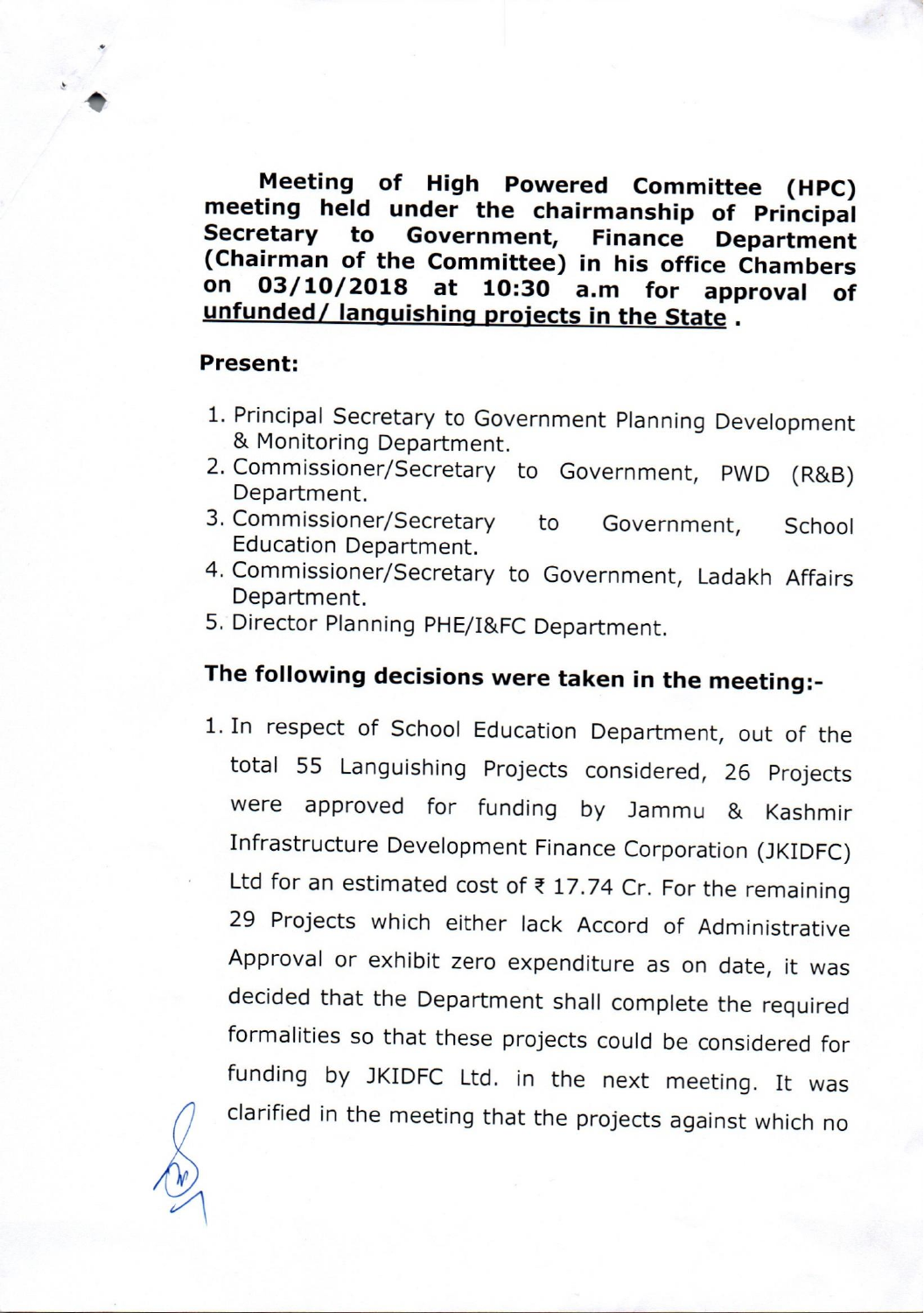expenditure has been incurred at all cannot be treated as languishing Projects.

- $2. In$ respect of Languishing projects of PW(R&B) Department, a total of 165 Projects were considered, out of which 133 Projects were approved for funding by JKIDFC Ltd. against an estimated cost of ₹ 295.07 Cr. It was decided that the concerned Department may complete all necessary formalities for the remaining projects and submit the same so that these projects can be considered for funding subsequently.
- 3. Out of the total 96 projects submitted by Ladakh Affairs Department, 64 Projects were approved for District Leh for an estimated cost of ₹ 166.27 Cr. and 18 Projects for District Kargil for an estimated cost of ₹92.69 Cr.

4. The position of Projects taken up in the meeting is summarized as under: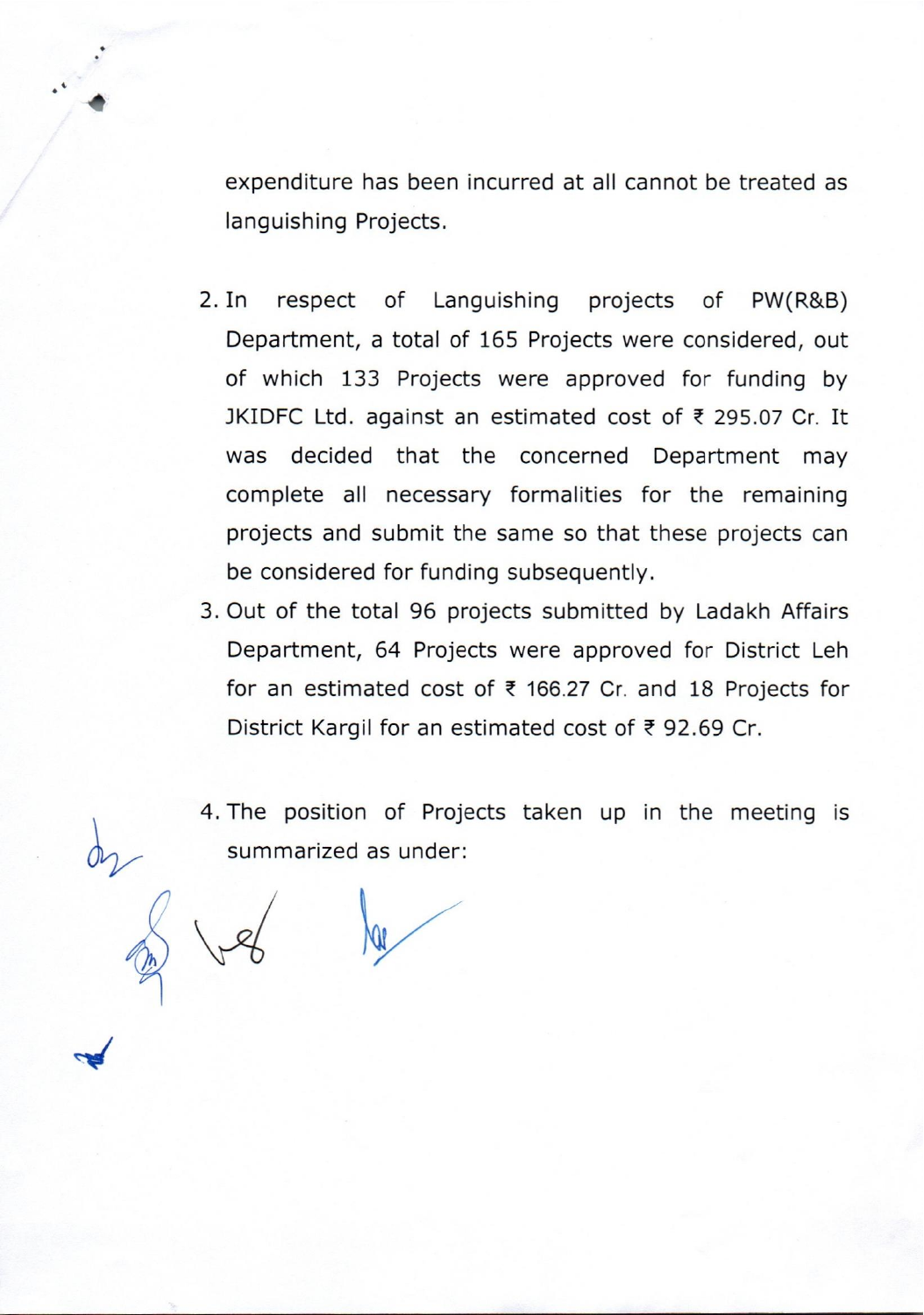| <b>Department</b>   | <b>Total</b><br>No. of<br>Project<br>S | No. of<br><b>Projects</b><br><b>Approved</b><br>(Annexure-<br>"A" I to V) | <b>Estimat</b><br>ed Cost<br>(Rs. in<br>crore) | <b>Projects</b><br>not<br>considered<br>for want<br>of Codal<br>formalities |
|---------------------|----------------------------------------|---------------------------------------------------------------------------|------------------------------------------------|-----------------------------------------------------------------------------|
| School<br>Education | 55                                     | 26                                                                        | 17.74                                          | 29                                                                          |
| <b>PW (R&amp;B)</b> | 165                                    | 133                                                                       | 295.07                                         | 32                                                                          |
| Ladakh<br>Affairs   | 96                                     | 82                                                                        | 258.96                                         | 14                                                                          |
| <b>Total</b>        | 316                                    | 241                                                                       | 571.77                                         | 75                                                                          |

The committee decided to recommend the above

(Approved) projects to the JKIDFC Ltd. for funding.

(Mohammad Yousuf) **Director Planning,** PHE/I&FC Deptt.

(Reva **Kumari**) **Secretary to Govt. Ladakh Affairs Deptt** 

(Ajeet Kumar Sahu) **Secretary to Govt. School Education Deptt.** 

(Khurshid/Ahmad Shah)

(Rohit Kansal)

Commissioner Secretary to Govt. Principal Secretary to Govt. PWD (R&B) Deptt.

PD&M Deptt.

(Navin K. Choudhary) **Principal Secretary to Govt. Finance Department.**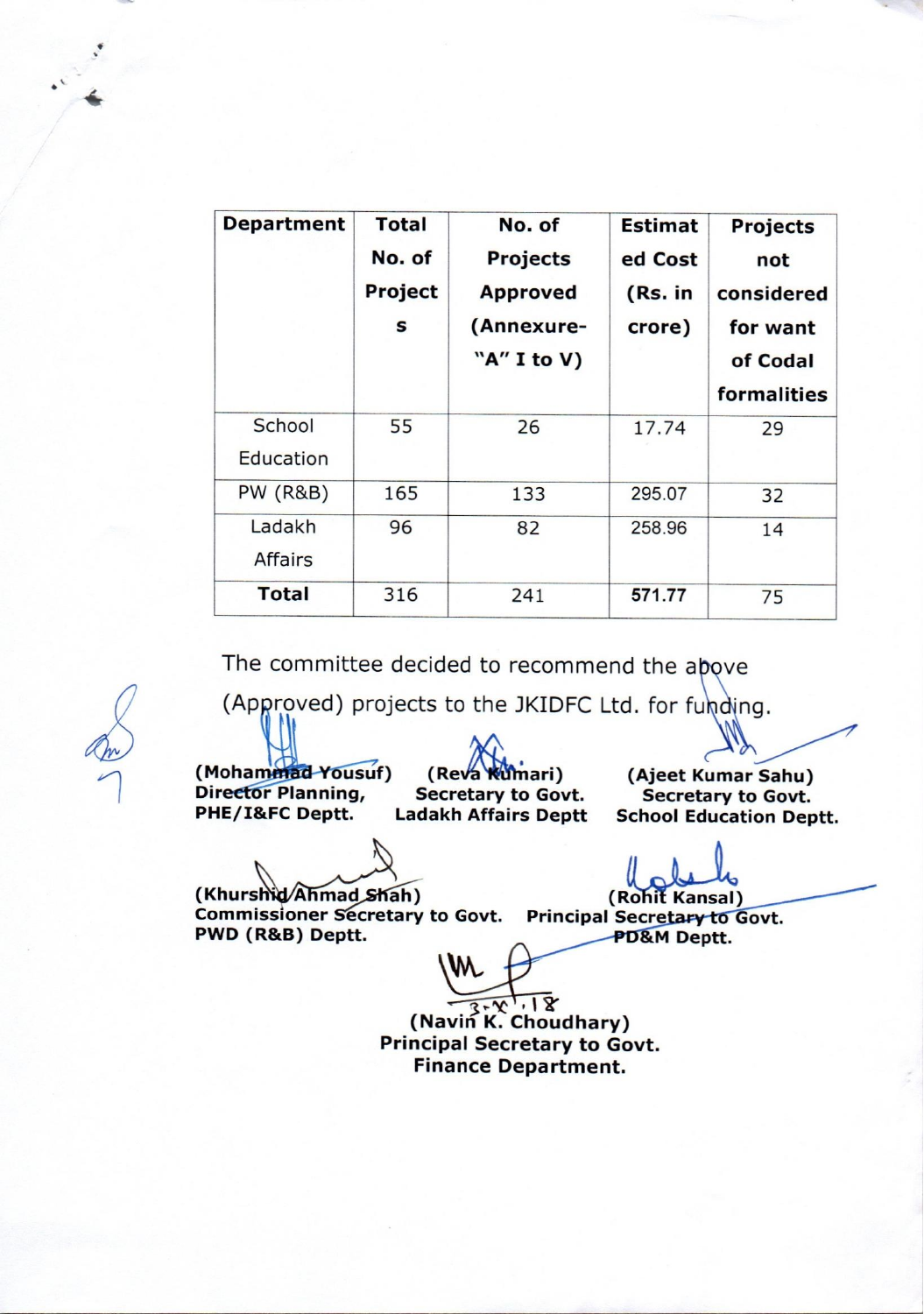|                |                                                                                                                                  |                    |             |                                                    |           | <b>Final Approved Cost</b> | <b>Approved Balance</b>         | <b>Timeline to</b>    |
|----------------|----------------------------------------------------------------------------------------------------------------------------------|--------------------|-------------|----------------------------------------------------|-----------|----------------------------|---------------------------------|-----------------------|
| <b>LUPCODE</b> | Name of Project / Location                                                                                                       | <b>HPC Meeting</b> | Date of HPC | Department                                         | District  |                            | (In Cr.) Amount in HPC (In Cr.) | complete the          |
| LUPooo1        | Construction of KGBV - Lanilab Khansahib                                                                                         | $\overline{1}$     | 03.10.2018  | School Education Deptt.                            | Budgam    | 1.03700                    | 0.73700                         | Project<br>31.06.2019 |
| LUP0002        | Construction of KGBV - Gogjipathri Nagam                                                                                         | $\overline{1}$     | 03.10.2018  | School Education Deptt.                            | Budgam    | 0.51390                    | 0.21390                         | 31.05.2019            |
| LUP0003        | Construction of KGBV - Patwaw Budgam                                                                                             | $\overline{1}$     | 03.10.2018  | School Education Deptt.                            | Budgam    | 1.17730                    | 0.78980                         | 31.06.2019            |
| LUPooo4        | Construction of KGBV - Nagbal Khag Magam                                                                                         | $\mathbf{1}$       | 03.10.2018  | School Education Deptt.                            | Budgam    | 1.03070                    | 0.73070                         | 31.10.2019            |
| LUPooo5        | Construction of KGBV - Buran Pattan                                                                                              |                    | 03.10.2018  | School Education Deptt.                            | Baramulla | 0.67910                    | 0.29160                         | 31.07.2019            |
| LUPooo6        | Construction of KGBV - Bela Boniyar Uri                                                                                          | $\mathbf{1}$       | 03.10.2018  | School Education Deptt.                            | Baramulla | 0.78000                    | 0.39250                         | 31.07.2019            |
| LUPooo7        | Construction of KGBV - Ganderbal Gutlibagh                                                                                       | $\overline{1}$     | 03.10.2018  | School Education Deptt.                            | Ganderbal | 1.03490                    | 0.73490                         | 31.07.2019            |
| LUPooo8        | Construction of KGBV - Ramhal Kupwara                                                                                            | $\overline{1}$     | 03.10.2018  | School Education Deptt.                            | Kupwara   | 1.02830                    | 0.64080                         | 30.11.2019            |
| LUPooo9        | Construction of KGBV - Teetwal Thani Kupwara                                                                                     | $\mathbf{1}$       | 03.10.2018  | School Education Deptt.                            | Kupwara   | 1.47640                    | 1.08890                         | 31.12.2019            |
| LUPoo10        | Construction of KGBV - Shangus Anantnag                                                                                          | $\overline{1}$     | 03.10.2018  | School Education Deptt.                            | Anantnag  | 0.84120                    | 0.54120                         | 31.10.2019            |
| LUPoo14        | Construction of KGBV - Keller Sangerwani Pulwama                                                                                 | $\overline{1}$     | 03.10.2018  | School Education Deptt.                            | Pulwama   | 0.93860                    | 0.55110                         | 31.10.2019            |
| LUPoo15        | Construction of KGBV - Thatri Puneja Doda                                                                                        | $\overline{1}$     | 03.10.2018  | School Education Deptt.                            | Doda      | 1.19280                    | 0.80530                         | 31.12.2019            |
| LUPoo16        | Construction of KGBV - Nai Dangri Doda                                                                                           | $\overline{1}$     | 03.10.2018  | School Education Deptt.                            | Doda      | 1.19280                    | 0.80530                         | 31.12.2019            |
| LUPoo17        | Construction of KGBV - Inshan Kishtwar                                                                                           | $\mathbf{1}$       | 03.10.2018  | School Education Deptt.                            | Kishtwar  | 1.26200                    | 0.87450                         | 31.12.2019            |
| LUPoo18        | Construction of KGBV - Batote Chanderkote Ramban                                                                                 | $\overline{1}$     | 03.10.2018  | School Education Deptt.                            | Ramban    | 1.19280                    | 0.80530                         | 31.12.2019            |
| LUPoo19        | Construction of KGBV - Gool Ramban                                                                                               | $\overline{1}$     | 03.10.2018  | School Education Deptt.                            | Ramban    | 1.24310                    | 0.85560                         | 31.12.2019            |
| LUPoo20        | Construction of KGBV - Ramsu Ukhral Ramban                                                                                       | $\overline{1}$     | 03.10.2018  | School Education Deptt.                            | Ramban    | 1.24310                    | 0.85560                         | 31.12.2019            |
| LUPoo21        | Construction of KGBV - Dhanwalt Ramnagar Udhampur                                                                                | $\overline{1}$     | 03.10.2018  | School Education Deptt.                            | Udhampur  | 1.22540                    | 0.83790                         | 31.10.2019            |
| LUP0022        | Construction of KGBV - Dudu-Kirchi Udhampur                                                                                      | $\overline{1}$     | 03.10.2018  | School Education Deptt.                            | Udhampur  | 0.91590                    | 0.61590                         | 31.10.2019            |
| LUP0023        | Construction of KGBV - Mashaddi Kathua                                                                                           | $\overline{1}$     | 03.10.2018  | School Education Deptt.                            | Kathua    | 0.84090                    | 0.54090                         | 31.07.2019            |
| LUPoo24        | Construction of KGBV - Mendhar Chak Banola Poonch                                                                                | $\overline{1}$     | 03.10.2018  | School Education Deptt.                            | Poonch    | 0.82410                    | 0.52410                         | 31.07.2019            |
| LUP0025        | Construction of KGBV - Surankote Poonch<br>Construction of KGBV - Khawas Budhal Rajouri                                          | $\overline{1}$     | 03.10.2018  | School Education Deptt.<br>School Education Deptt. | Poonch    | 1.10430                    | 0.71680                         | 31.07.2019            |
| LUPoo26        | Const of 15mtr span single lane RCC bridge over Palyal Nallah onkotli Palyal link road at                                        | $\mathbf{1}$       | 03.10.2018  |                                                    | Rajouri   | 0.79040                    | 0.49040                         | 31.07.2019            |
| LUPoo27        | Chowadhi including approach road and protection work                                                                             | $\overline{1}$     | 03.10.2018  | Public Works Deptt.                                | Jammu     | 0.86000                    | 0.61000                         | 31.08.2019            |
| LUPoo28        | Const. of 15.30 mtr span vented causeway near Temple/ Little Flower School at Greater kailash                                    | $\overline{1}$     | 03.10.2018  | Public Works Deptt.                                | Jammu     | 0.74500                    | 0.43440                         | 31.03.2020            |
| LUPoo29        | Const. of 12 mtr span single lane cement concrete bridge including 0.65 km approach road at<br>Phinder                           | $\mathbf{1}$       | 03.10.2018  | Public Works Deptt.                                | Jammu     | 1.83000                    | 1.4344C                         | 31.03.2020            |
| LUP0030        | Const of Multi Box culvert at Lawaki Nallah Nariayana                                                                            | $\overline{1}$     | 03.10.2018  | Public Works Deptt.                                | Jammu     | 3.11000                    | 2.80000                         | 31.08.2019            |
| LUP0031        | Const. of Bridge over Kanah Nallah Seoni to Lale Da Chabara                                                                      | $\overline{1}$     | 03.10.2018  | Public Works Deptt.                                | Jammu     | 2.52000                    | 2.36000                         | 31.08.2019            |
| <b>LUP0032</b> | Const of Multi Span Box culvert on Pouni Chak to Akalpur Road with Approaches                                                    |                    | 03.10.2018  | Public Works Deptt.                                | Jammu     | 1.00000                    | 0.35000                         | 31.08.2019            |
| LUP0033        | 13 mtr span RCC culvert on link road from Nai Basti to Govt. Middle school Lower Muthi Jammu                                     | $\overline{1}$     | 03.10.2018  | Public Works Deptt.                                | Jammu     | 0.40000                    | 0.32000                         | 30.07.2019            |
| <b>LUP0034</b> | Const . Of 26.70 mtr span Multi box Vented Causeway over Choi Nallah at Dhateryal at Village<br>Halque (Bl                       | $\mathbf{1}$       | 03.10.2018  | Public Works Deptt.                                | Jammu     | 2.35110                    | 1.46610                         | 31.08.2019            |
| <b>LUP0035</b> | Cons t.of 27.70 mtr span vneted causeway with 5 nos. vents(5.0 m X 5.0) on road from Ghari to<br>Ladore Block Marh Jammu         | $\mathbf{1}$       | 03.10.2018  | Public Works Deptt.                                | Jammu     | 1.15000                    | 0.85000                         | 30.07.2019            |
| LUP0036        | Const. of 132 m span foot suspension bridge over River Sasanter at Hunded                                                        | $\overline{1}$     | 03.10.2018  | Public Works Deptt.                                | Samba     | 1.90160                    | 0.18660                         | 31.10.2019            |
| LUP0037        | Const.of 10 mtr span bridge at kaluchak purmandal road Km 1st Distt Samba                                                        | $\mathbf{1}$       | 03.10.2018  | Public Works Deptt.                                | Samba     | 0.75000                    | 0.20000                         | 31.10.2019            |
| LUP0038        | Const. of 25 mtr span vented causeway on Nallah at Ban Khad nera Masjid                                                          |                    | 03.10.2018  | Public Works Deptt.                                | Samba     | 0.75000                    | 0.45760                         | 31.10.2019            |
| LUP0039        | Const .of 15 mtr span (Single lane) reinforced Cement bridge over Banyari Nallah on Khanpur<br>banyari Link Road District Kathua | $\mathbf{1}$       | 03.10.2018  | Public Works Deptt.                                | Kathua    | 0.99000                    | 0.87240                         | 31.10.2019            |
| LUPoo40        | Const.of 25 mtr spand bridge on Krola Gharit upto Kasori Road                                                                    | $\overline{1}$     | 03.10.2018  | Public Works Deptt.                                | Kathua    | 1.18100                    | 0.42100                         | 30.06.2020            |
| LUPoo41        | Const. of 40 mtr span vented causeway on Bhaiya & Mela link Road                                                                 | $\overline{1}$     | 03.10.2018  | Public Works Deptt.                                | Kathua    | 0.96500                    | 0.50000                         | 31.10.2019            |
| LUP0042        | Const. of 105 m span vented causeway in Km 5th on Hiranagar Jandi Road Kathua                                                    | $\overline{1}$     | 03.10.2018  | Public Works Deptt.                                | Kathua    | 2.34350                    | 0.48350                         | 31.08.2019            |
| LUP0043        | 40 mtr span RCc bridge on Kathua Khad in Kathua Town                                                                             | $\overline{1}$     | 03.10.2018  | Public Works Deptt.                                | Kathua    | 2.52300                    | 2.01850                         | 30.06.2020            |
| LUPoo44        | Const of 120 m span dopuble lane pre- stressed cncrete bridge over Bheeni Nallah at Katli state<br>sector                        | $\overline{1}$     | 03.10.2018  | Public Works Deptt.                                | Kathua    | 11.44000                   | 11.06500                        | 31.03.2021            |
| <b>LUP0045</b> | 20 mtr span girder m/able bridge in nallah Thathli Saddal km 9th RD 0-100 on Kainthgali<br>Bhamag.                               | $\mathbf{1}$       | 03.10.2018  | Public Works Deptt.                                | Udhampur  | 1.07160                    | 0.27280                         | 31.08.2019            |
| LUPoo46        | 18 mtr span m/able bridge over nallah Kandoli on Kainthgali Bhamag in km 21st RD 750-850.                                        | $\overline{1}$     | 03.10.2018  | Public Works Deptt.                                | Udhampur  | 0.97410                    | 0.42910                         | 31.12.2019            |
| LUPoo47        | Const. of 48 mtr span motorable bridge on Kund Morh (Sunder Morh) to Cheeral Road in 4th<br>Km over Plasoo nallah.               | $\mathbf{1}$       | 03.10.2018  | Public Works Deptt.                                | Reasi     | 2.90000                    | 2.42000                         | 31.08.2020            |
| LUPoo48        | Const. of 25 Mtr span steel girder Foot Bridge Gosha over nallah Ishni.                                                          | $\mathbf{1}$       | 03.10.2018  | Public Works Deptt.                                | Reasi     | 1.05000                    | 0.54900                         | 31.03.2020            |
| LUPoo49        | Const of 40 mtr span steel Motorable bridge over Sukh Tawi at Irwan Khetar, Manjakote                                            | $\mathbf{1}$       | 03.10.2018  | Public Works Deptt.                                | Rajouri   | 2.53370                    | 1.37570                         | 31.08.2019            |
| LUP0050        | 17 mtrs span motorable bridge at Gurian Panihad                                                                                  | $\overline{1}$     | 03.10.2018  | Public Works Deptt.                                | Rajouri   | 0.75000                    | 0.61000                         | 31.08.2019            |
| LUP0051        | 32M span LMV bridge near Jamia Masjid Manjakote [Dawain More Gulhati]                                                            | $\mathbf{1}$       | 03.10.2018  | Public Works Deptt.                                | Rajouri   | 2.37500                    | 0.96640                         | 31.10.2019            |
| LUP0052        | 25 M Span Motorable bridge in km 1st RD o to 50 on Baigonar to Alal road                                                         | $\mathbf{1}$       | 03.10.2018  | Public Works Deptt.                                | Rajouri   | 1.80280                    | 1.29280                         | 31.12.2019            |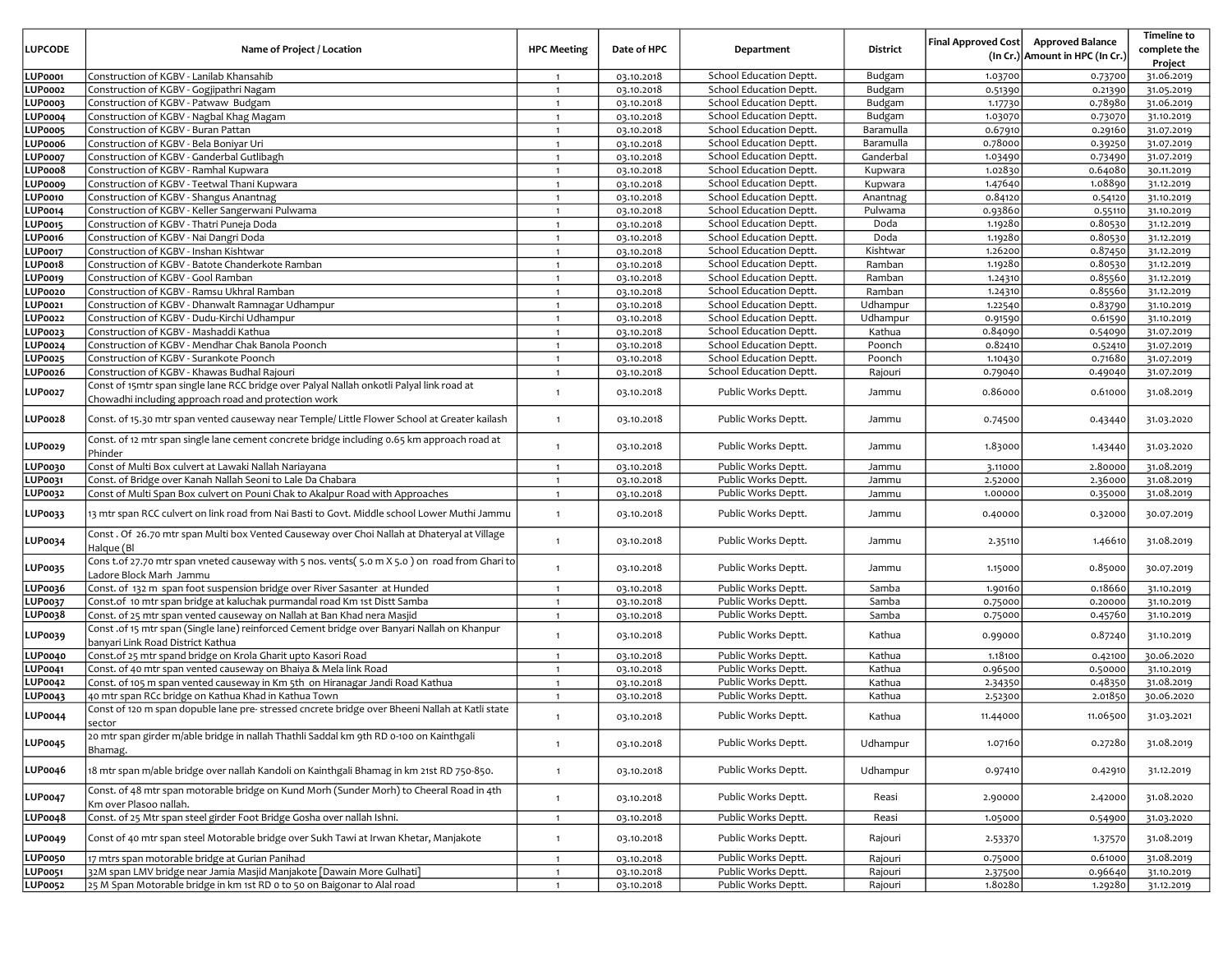| LUP0053        | Construction of 38.00 mtr span Motorable bridge over Gakhrote on Kotedhara Peeri road                                                             | $\overline{1}$ | 03.10.2018 | Public Works Deptt. | Rajouri   | 1.65350  | 1.48350 | 31.12.2019 |
|----------------|---------------------------------------------------------------------------------------------------------------------------------------------------|----------------|------------|---------------------|-----------|----------|---------|------------|
| LUPoo54        | Construction of 25 M Span motorable Bridge at Ratala Jamola                                                                                       | $\overline{1}$ | 03.10.2018 | Public Works Deptt. | Rajouri   | 1.66770  | 1.44270 | 31.12.2019 |
| LUPoo55        | Construction of 25.00 Mtr span foot Bridge at Sora Galla                                                                                          | $\overline{1}$ | 03.10.2018 | Public Works Deptt. | Rajouri   | 1.80000  | 1.14000 | 31.10.2019 |
| LUPoo56        | 20 M Span Motorable bridge at Swari over Jamola Nallah                                                                                            | $\mathbf{1}$   | 03.10.2018 | Public Works Deptt. | Rajouri   | 1.30720  | 1.26720 | 31.10.2019 |
| LUPoo57        | Const. of 62 Mtr Span Light Motor Vehicle Steel Girder Bridge (Single Lane) over Solki Nallah at<br>Potha Dhangar.                                | $\overline{1}$ | 03.10.2018 | Public Works Deptt. | Rajouri   | 3.08450  | 1.59950 | 31.03.2020 |
| LUPoo58        | Construction of 40 m span Light Motor Vehicle Steel Girder Bridge over River Triyath at Kathanu<br>near Sunderbani                                | $\mathbf{1}$   | 03.10.2018 | Public Works Deptt. | Rajouri   | 1.94400  | 0.48790 | 31.03.2020 |
| LUPoo59        | Construction of 132 M span motorable bridge at Bareri Nallah                                                                                      | $\overline{1}$ | 03.10.2018 | Public Works Deptt. | Rajouri   | 7.85740  | 7.39740 | 30.06.2020 |
|                |                                                                                                                                                   |                |            |                     |           |          |         |            |
| LUPoo6o        | Construction of road from Bajwal to Siot including 80 m span motorable bridge at Nalani Pattan                                                    | $\overline{1}$ | 03.10.2018 | Public Works Deptt. | Rajouri   | 5.19460  | 2.14460 | 31.12.2019 |
| LUPoo61        | Construction of 40 Mtr Span Steel Girder Motorable Bridge at Rawarian Talla (Sunderbani)                                                          | $\overline{1}$ | 03.10.2018 | Public Works Deptt. | Rajouri   | 3.27400  | 0.98900 | 31.12.2019 |
| LUPoo62        | Construction of 45 Mtr span Motorable Bridge at Patli Ganaya road.                                                                                | $\overline{1}$ | 03.10.2018 | Public Works Deptt. | Rajouri   | 2.72000  | 2.42500 | 31.12.2019 |
| LUPoo63        | Construction of 50 M span steel Foot Jhulla Bridge over Suran river at Chandak Bela Khanetar,<br>distt., poonch.                                  | $\mathbf{1}$   | 03.10.2018 | Public Works Deptt. | Poonch    | 1.35130  | 0.60630 | 31.12.2019 |
| LUPoo64        | Const of 25 m span FJB over Suran River Pharoo Tehsil Surankote.                                                                                  | $\overline{1}$ | 03.10.2018 | Public Works Deptt. | Poonch    | 0.46990  | 0.29390 | 31.10.2019 |
| LUPoo65        | Constt. Of 28 M span steel FJB at Bagnuwali, tehsil Surankote, distt., poonch.                                                                    | $\overline{1}$ | 03.10.2018 | Public Works Deptt. | Poonch    | 0.61280  | 0.33280 | 31.10.2019 |
| LUPoo66        | Const. of 25 M span steel Foot Jhulla Bridge at Behra Kund Mendhar, distt Poonch.                                                                 | $\overline{1}$ | 03.10.2018 | Public Works Deptt. | Poonch    | 0.56650  | 0.27150 | 31.12.2019 |
| LUPoo67        | Const of 35 M span steel foot jullah bridge at Bela Banola, tehsil Mendhar distt., Poonch.                                                        | $\mathbf{1}$   | 03.10.2018 | Public Works Deptt. | Poonch    | 0.74160  | 0.22210 | 31.12.2019 |
| LUPoo68        | Const of 40 M span steel FJB over Chungan Nallah at Chak Banola, distt. Poonch.                                                                   | $\overline{1}$ | 03.10.2018 | Public Works Deptt. | Poonch    | 0.74160  | 0.47660 | 31.08.2019 |
| LUPoo69        | Const. of 50M span M/able bridge at Rajpura on Zairat Chowkiwala balnai road Km 1st                                                               | $\overline{1}$ | 03.10.2018 | Public Works Deptt. | Poonch    | 1.85340  | 1.58340 | 30.07.2019 |
| LUPoo7o        | Const. of 85 Mtr span steel foot bridge over river Marsudar at Bungam Tagood.                                                                     | $\overline{1}$ | 03.10.2018 | Public Works Deptt. | Kishtwar  | 2.65000  | 1.23950 | 31.03.2020 |
| LUPoo71        | Const. of Foot Suspension Bridge over river Chenab at Mirool Dool.                                                                                | $\overline{1}$ | 03.10.2018 | Public Works Deptt. | Kishtwar  | 2.25000  | 1.60000 | 31.03.2020 |
| LUP0072        | Const. of motorable Bridge over Chilli nallah in Km 4th RD 50-100 of Gajote to Dugli road.                                                        | $\overline{1}$ | 03.10.2018 | Public Works Deptt. | Doda      | 1.99900  | 0.90900 | 31.12.2020 |
| LUPoo73        | Const. of motorable Bridge over Jathi nallah Gajote in Km 2nd RD 275 - 3235 of Gajote to Dugli<br>road (34 Mtr span)                              | $\mathbf{1}$   | 03.10.2018 | Public Works Deptt. | Doda      | 1.88200  | 0.68200 | 31.12.2020 |
| LUPoo74        | Const. of steel motorable Bridge at Chinar Mohalla span 12mtr.                                                                                    | $\overline{1}$ | 03.10.2018 | Public Works Deptt. | Doda      | 0.73500  | 0.30000 | 31.12.2020 |
| <b>LUPoo75</b> | 41.50 Mtr span super-structure Foot Bridge at Lamoth (Dranga)                                                                                     | $\overline{1}$ | 03.10.2018 | Public Works Deptt. | Doda      | 0.92600  | 0.59100 | 31.03.2020 |
| LUPoo76        | Missing link by way of Bridge and re-installation of existing Bridge (Const. of 45 mtr span Bridge<br>over Koti Nallah at Doda Bharat road)       | $\mathbf{1}$   | 03.10.2018 | Public Works Deptt. | Doda      | 2.80000  | 1.74500 | 31.03.2020 |
| <b>LUPoo77</b> | Const. of 46 mtr span Foot Jhulla Bridge over Chilly nallah at Juri B.                                                                            | $\overline{1}$ | 03.10.2018 | Public Works Deptt. | Doda      | 0.55380  | 0.16380 | 31.03.2020 |
| LUPoo78        | Const. of 40 Mtr span FJb over Chilly Nallah over Chowan.                                                                                         | $\overline{1}$ | 03.10.2018 | Public Works Deptt. | Doda      | 0.50530  | 0.09530 | 31.03.2020 |
| LUPoo79        | Const. of 50 M span FJB over Chansar nalah at Mahndan.                                                                                            | $\mathbf{1}$   | 03.10.2018 | Public Works Deptt. | Doda      | 0.50580  | 0.12580 | 31.03.2020 |
| LUPoo8o        | Const. of 40 Mtr span FJB at Inhara Bhagat Mohalla Bisran.                                                                                        | $\overline{1}$ | 03.10.2018 | Public Works Deptt. | Doda      | 0.62440  | 0.10440 | 31.03.2020 |
| LUPoo81        | Const.of 50 mtr span Foot Bridge at Tilogra Hanu over Jakyas Nallah.                                                                              | $\overline{1}$ | 03.10.2018 | Public Works Deptt. | Doda      | 0.58460  | 0.44660 | 31.03.2020 |
| LUPoo82        | Construction of 1x30 Mtr Trussed Girder Bridge with Chequered plate decking & side<br>approaches at Baghi-i-Mehtab connecting Bund Road Rawalpora | $\overline{1}$ | 03.10.2018 | Public Works Deptt. | Srinagar  | 1.77110  | 0.43110 | 31.08.2019 |
| LUPoo83        | "Const of Steel Girder bridge with RCC Deck Slab at Tankipora near DC office Srinagar (Two<br>Bridges with carriage way of 5.5 Mtr each)          | $\mathbf{1}$   | 03.10.2018 | Public Works Deptt. | Srinagar  | 7.42900  | 6.10400 | 31.03.2020 |
| LUPoo84        | Construction of suspension Foot Bridge over river Jehlum (1x127 Mtr & 2X 15 Mtr) at Takanwari<br>Palpora                                          | $\overline{1}$ | 03.10.2018 | Public Works Deptt. | Srinagar  | 3.93650  | 1.30650 | 31.10.2019 |
| LUPoo85        | Constructionof Auditorium cum Conference Hall at Raj Bhavan Srinagar                                                                              | $\overline{1}$ | 03.10.2018 | Public Works Deptt. | Srinagar  | 16.80500 | 9.32750 | 31.08.2019 |
| LUPoo86        | Constr of 1x50 mtr Treussed girder Jeepable Dand Foot Bridge over Doodganga Nallah near                                                           | $\mathbf{1}$   | 03.10.2018 | Public Works Deptt. | Budgam    | 1.59830  | 0.71430 | 31.08.2019 |
| LUPoo87        | Alipora Chadoora<br>Constt of 2X22 mtr span P/G steel bridge over Nallah Shaliganga at Quangipora Chadoora                                        | $\overline{1}$ | 03.10.2018 | Public Works Deptt. | Budgam    | 3.58240  | 2.34240 | 31.03.2020 |
| <b>LUPoo88</b> | Construction of 1x36 Mtr Span Steel girder Foot bridge on Nallah Sukhnag at Peth Kanihama                                                         | $\mathbf{1}$   | 03.10.2018 | Public Works Deptt. | Budgam    | 1.48120  | 0.90120 | 31.08.2019 |
| LUPoo89        | Hanjibugh<br>Constr of 1x8 mtr span steel decked Bridge on Gumboora Ichhama road over Nallah Satmar in                                            |                |            | Public Works Deptt. | Budgam    |          | 0.88750 | 31.08.2019 |
|                | Km 2nd including approach road                                                                                                                    | $\mathbf{1}$   | 03.10.2018 |                     |           | 1.06250  |         |            |
| <b>LUPoo9o</b> | Const of 2x20 mtr span steel girder bridge on Hazarpora Kandhama link road at Khag                                                                | $\overline{1}$ | 03.10.2018 | Public Works Deptt. | Budgam    | 3.63820  | 1.65880 | 31.08.2019 |
| LUPoo91        | Constt. of 3x27 mtr span steel trussed girder bridge over Nallah Shaliganga on at Dragger Hill<br>Kachwari road                                   | $\mathbf{1}$   | 03.10.2018 | Public Works Deptt. | Budgam    | 7.84210  | 5.13869 | 31.08.2019 |
| LUP0092        | Construction of 1x40 Mtr single Span bridge over Nallah Ferozpora at Town-hall Magam                                                              | $\overline{1}$ | 03.10.2018 | Public Works Deptt. | Budgam    | 3.77980  | 3.57980 | 31.03.2021 |
| LUP0093        | Construction of 2x31 Mtr span steel trussed girder bridge over nallah Shaliganga on Nair Gund<br>Guhi-Dragger road                                | $\mathbf{1}$   | 03.10.2018 | Public Works Deptt. | Budgam    | 5.75500  | 3.38000 | 31.03.2020 |
| LUPoo94        | Const of 3x24 mtr span single lane plate girder bridge at Bamloora Ganderbal                                                                      | $\overline{1}$ | 03.10.2018 | Public Works Deptt. | Ganderbal | 5.67610  | 3.94610 | 31.03.2020 |
| LUPoo95        | Constr.of 82 mtr span truss girder Bridge over Nallah Sindh at Akhal Kangan                                                                       | $\overline{1}$ | 03.10.2018 | Public Works Deptt. | Ganderbal | 8.07990  | 5.12990 | 31.08.2019 |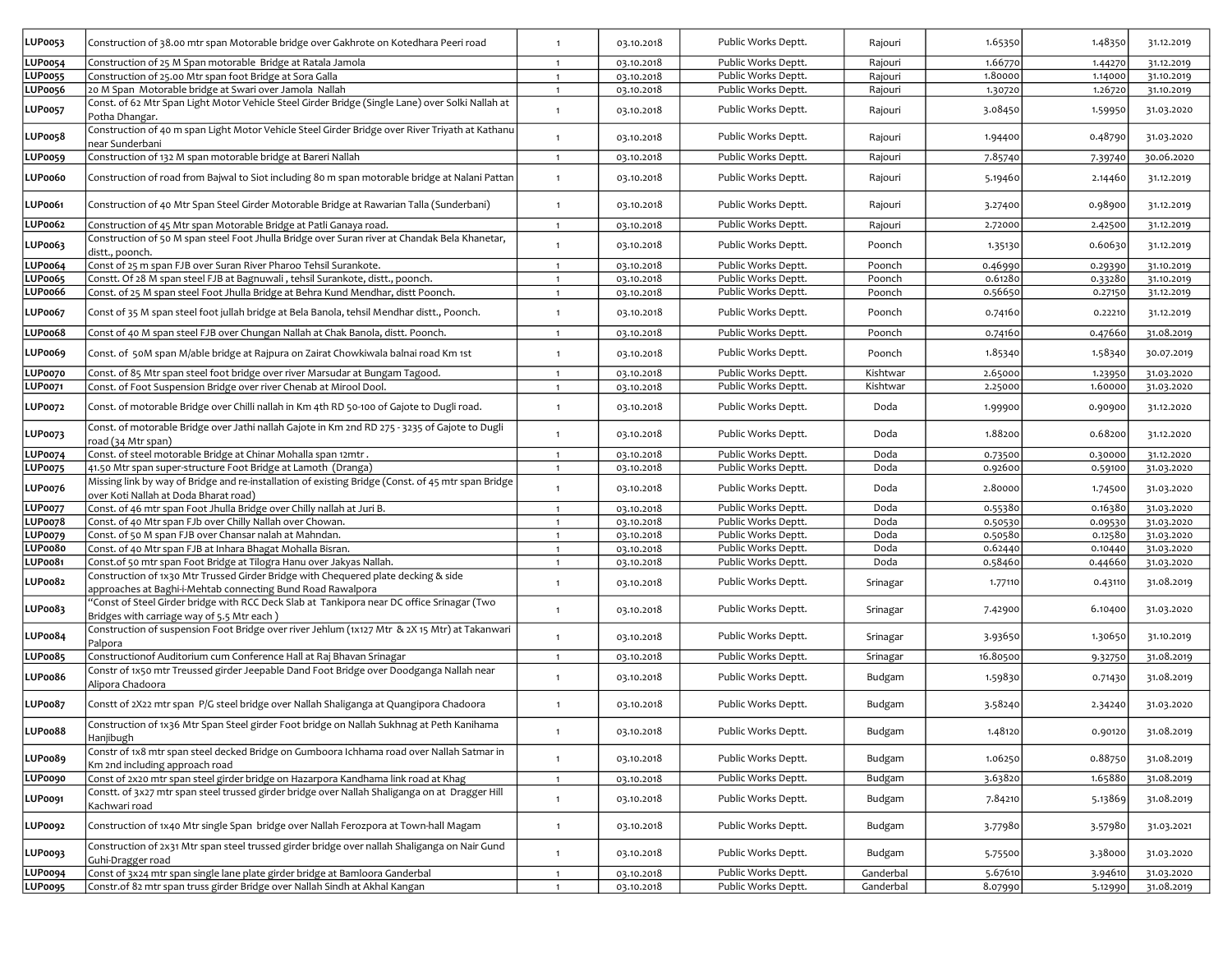| LUPoo96        | Const of 68 Mtr span truss girder bridge over Nallah Sindh at Tanchatri Kangan Ganderbal                                                                         | $\mathbf{1}$   | 03.10.2018 | Public Works Deptt. | Ganderbal | 6.67530  | 3.84530  | 31.08.2019 |
|----------------|------------------------------------------------------------------------------------------------------------------------------------------------------------------|----------------|------------|---------------------|-----------|----------|----------|------------|
| LUPoo97        | Constr.of 70 mtr span combined plate/truss girder Bridge over Nallah Sindh at Yechama Kangan                                                                     | $\mathbf{1}$   | 03.10.2018 | Public Works Deptt. | UT Sector | 7.73530  | 2.11250  | 30.06.2019 |
| LUPoo98        | Constr of 1x18 mtr span trussed girder Foot Bridge at Checkpora Aragam Bandipora                                                                                 | $\overline{1}$ | 03.10.2018 | Public Works Deptt. | Bandipora | 0.95430  | 0.82930  | 31.08.2019 |
| LUP0099        | Const of 1x25 mtr span foot bridge at Athwathoo Bandipora                                                                                                        | $\overline{1}$ | 03.10.2018 | Public Works Deptt. | Bandipora | 1.72710  | 0.86710  | 31.08.2019 |
| LUP0100        | Constr. of 1x50 mtr span through type steel bridge over river kishan Ganga at Dawar Gurez                                                                        | $\mathbf{1}$   | 03.10.2018 | Public Works Deptt. | Bandipora | 3.48580  | 1.22850  | 31.08.2019 |
| LUP0101        | Construction of 1x30 span trussed girder bridge at (P.T.L) Purana Tulail over Satni Nallah                                                                       | 1              | 03.10.2018 | Public Works Deptt. | Bandipora | 1.89130  | 0.87000  | 31.08.2019 |
| LUP0102        | Constr. of 1x10 Mtr and 1x40 Mtr span bridges on Achoora Bypass road at Gurez                                                                                    | $\overline{1}$ | 03.10.2018 | Public Works Deptt. | Bandipora | 3.78710  | 3.39020  | 30.06.2020 |
| LUP0103        | Construction of 1x40 Mtr span trussed girder bridge Dangithal Tulail                                                                                             | $\overline{1}$ | 03.10.2018 | Public Works Deptt. | Bandipora | 2.82770  | 2.03770  | 31.08.2019 |
| <b>LUP0104</b> | Constr. of 1x20 mtr plate girder Bridge at Gujran Tulail                                                                                                         | $\overline{1}$ | 03.10.2018 | Public Works Deptt. | Bandipora | 1.90870  | 1.33870  | 31.10.2019 |
| <b>LUP0105</b> | Constr. of suspension Foot Bridge 150 Mtr long over river Jehlum at Shadipora                                                                                    | $\overline{1}$ | 03.10.2018 | Public Works Deptt. | Bandipora | 4.89180  | 3.63180  | 31.03.2020 |
| LUP0106        | Constr. of 2 x 24.50 Mtr + 1x50 Mtr. span foot bridge over River Jehlum at Sumbal                                                                                | $\overline{1}$ | 03.10.2018 | Public Works Deptt. | Bandipora | 5.29130  | 4.19130  | 31.03.2020 |
| LUP0107        | Construction of proposed single lane plate girder steel bridge at Banyari Hajin (80 Mtr)                                                                         | $\mathbf{1}$   | 03.10.2018 | Public Works Deptt. | Bandipora | 3.87740  | 0.37240  | 30.06.2019 |
| LUP0108        | Construction of 1x25 Mtr Span RCC Steel Girder bridge between Guree and Keripora Bijbehara                                                                       | $\mathbf{1}$   | 03.10.2018 | Public Works Deptt. | Anantnag  | 1.67060  | 0.67560  | 31.08.2019 |
| LUP0109        | Construction of Overhead Peadestrian Crossing at Bijbehara on Jammu Srinagar NH                                                                                  | $\overline{1}$ | 03.10.2018 | Public Works Deptt. | Anantnag  | 1.50000  | 0.79000  | 31.08.2019 |
| LUP0110        | Construction of 1x15 Mtr Span steel Girder bridge at Hanjipora Guree on Km 1st of Guree Aader<br>Seepan road                                                     | $\overline{1}$ | 03.10.2018 | Public Works Deptt. | Anantnag  | 1.50000  | 1.01000  | 31.08.2019 |
| <b>LUP0111</b> | Constr of Bridge over Nallah Kraloo on Kraloo Uril road                                                                                                          | $\overline{1}$ | 03.10.2018 | Public Works Deptt. | Anantnag  | 1.25390  | 0.94390  | 31.08.2019 |
| LUP0112        | Construction of 1x30 Mtr span steel trussed bridge over Kraloo Nallah in Km 1 <sup>st</sup> of Y.K.Pora to<br>Batnagoo via Peer Takiya road (Peer Takiya Bridge) | $\overline{1}$ | 03.10.2018 | Public Works Deptt. | Anantnag  | 2.12670  | 1.08170  | 31.03.2020 |
| LUP0113        | Construction of 1x30 Mtr span Motorable bridge instead of foot bridge at Hakradan Waripora<br>Kund over Nallah Khider/Budikhul                                   | $\overline{1}$ | 03.10.2018 | Public Works Deptt. | Anantnag  | 2.04720  | 1.44720  | 31.03.2020 |
| <b>LUP0114</b> | Construction of 1x37 Mtr span girder bridge at Lalipora to Khanland (balance cost)                                                                               | $\overline{1}$ | 03.10.2018 | Public Works Deptt. | Anantnag  | 1.43800  | 0.69300  | 31.03.2020 |
| LUP0115        | Construction of 2x30 Mtr span steel girder bridge at Badasgam A to Badasgam B over Bud Khul                                                                      | $\overline{1}$ | 03.10.2018 | Public Works Deptt. | Anantnag  | 4.08770  | 2.25270  | 31.12.2019 |
| LUP0116        | Construction of 2 x 20 M span girder Bridge over Nallah Grawan near Syedpora Kharati Vailoo                                                                      | $\overline{1}$ | 03.10.2018 | Public Works Deptt. | Anantnag  | 2.61850  | 1.23040  | 31.08.2019 |
| LUP0117        | Construction of 1x30 Mtr Span Steel Trussed bridge over Nallah Aripath in Km 10th of Gopalpora<br>Tailwani Issue Wangam Shangus road                             | $\overline{1}$ | 03.10.2018 | Public Works Deptt. | Anantnag  | 1.90000  | 0.68000  | 31.08.2019 |
| <b>LUP0118</b> | Construction 3x25 Mtr span steel girder bridge over Bringi on Sagam Kandiwara road                                                                               | $\overline{1}$ | 03.10.2018 | Public Works Deptt. | Anantnag  | 5.50510  | 3.84680  | 30.11.2019 |
| LUP0119        | Construction 2x25 Mtrs span steel girder bridge over nallah Aripath at Noonwani Brakpora for<br>light motor vehicles                                             | $\overline{1}$ | 03.10.2018 | Public Works Deptt. | Anantnag  | 2.68310  | 2.36310  | 31.03.2020 |
| <b>LUP0120</b> | Construction of 1x12 Mtr span bridge in Km 1st on Adipora Mishpora road                                                                                          | $\overline{1}$ | 03.10.2018 | Public Works Deptt. | Kulgam    | 0.98880  | 0.46800  | 31.08.2019 |
| <b>LUP0121</b> | Construction of 1x10 Mtr span bridge on Khudwani Ganjipora Road.                                                                                                 | $\overline{1}$ | 03.10.2018 | Public Works Deptt. | Kulgam    | 1.05440  | 0.83840  | 31.08.2019 |
| <b>LUP0122</b> | Construction of 1x8 Mtr span bridge in Km 1st on Frisal Chanigam road                                                                                            | $\overline{1}$ | 03.10.2018 | Public Works Deptt. | Kulgam    | 0.70470  | 0.56650  | 31.08.2019 |
| LUP0123        | Construction of 2x30 mtr. Span steel girder bridge over Nallah Vethvathru in km 2nd of<br>Babapora link road Phase 1st                                           | $\overline{1}$ | 03.10.2018 | Public Works Deptt. | Kulgam    | 3.92980  | 2.93980  | 31.08.2019 |
| <b>LUP0124</b> | Construction of 2x30 Mtr span steel girder foot bridge over Nallah Sadran at Vessu Sadoora<br>Chopan Mohalla                                                     | $\overline{1}$ | 03.10.2018 | Public Works Deptt. | Kulgam    | 2.77120  | 1.55620  | 31.03.2020 |
| <b>LUP0125</b> | Construction of 1x30 Mtr span Jeepable foot bridge at Village Amanpora                                                                                           | $\overline{1}$ | 03.10.2018 | Public Works Deptt. | Kulgam    | 1.60230  | 1.18730  | 31.03.2020 |
| <b>LUP0126</b> | Construction 2x20 Mtr span bridge at Bona Manigam Chanderkote (Redesigned as 1x40 Mtr<br>span bridge)                                                            | $\overline{1}$ | 03.10.2018 | Public Works Deptt. | Kulgam    | 4.12000  | 0.13000  | 31.03.2020 |
| <b>LUP0127</b> | Const of 1x22 mtr span steel girder bridge over Nallah at Pethgam Wagoora                                                                                        | $\overline{1}$ | 03.10.2018 | Public Works Deptt. | Baramulla | 1.87090  | 0.56090  | 31.08.2019 |
| <b>LUP0128</b> | Construction 1x120 mtr span trussed girder steel foot bridge over river Jehlum at Fish Market,<br>Baramulla                                                      | $\overline{1}$ | 03.10.2018 | Public Works Deptt. | Baramulla | 4.99500  | 2.50000  | 31.03.2020 |
| <b>LUP0129</b> | Construction of 1x100 Mtr Span Suspension Foot Bridge over Nallah Pohru at Seelu connecting<br>Seelu with Hib Dangerpora                                         | $\overline{1}$ | 03.10.2018 | Public Works Deptt. | Baramulla | 2.47920  | 0.83290  | 31.08.2019 |
| LUP0130        | Rehabilitation of 54 mtr long Bridge (1x14 mtr+1x40 mtr span) on Kunzer Chanapora road by<br>way of construction of approaches & other allied works              | $\overline{1}$ | 03.10.2018 | Public Works Deptt. | Baramulla | 4.74670  | 3.74000  | 31.08.2019 |
| LUP0131        | Constr. of 1x25 mtr span double lane steel trussed Bridge at Budibugh Pattan                                                                                     | $\overline{1}$ | 03.10.2018 | Public Works Deptt. | Baramulla | 2.60770  | 2.50770  | 31.08.2019 |
| <b>LUP0132</b> | Constr. of 80 mtr span Malganipora Wadoora Foot bridge over Pohru Nallah                                                                                         | $\overline{1}$ | 03.10.2018 | Public Works Deptt. | Baramulla | 2.43080  | 1.72080  | 31.12.2020 |
| LUP0133        | Construction of 150 Mtr long foot bridge at Seer Jagir Sopore                                                                                                    | $\overline{1}$ | 03.10.2018 | Public Works Deptt. | Baramulla | 8.38710  | 6.22210  | 31.03.2020 |
| <b>LUP0134</b> | Constr. of 70 mtr span single lane trussed girder Bridge over River Jehlum at Jhulla Uri                                                                         | $\mathbf{1}$   | 03.10.2018 | Public Works Deptt. | Baramulla | 7.35910  | 5.60410  | 31.03.2020 |
| <b>LUP0135</b> | Constr of single lane 60 mtr steel trussed Bridge at River Jehlum at Peernai Uri                                                                                 | $\overline{1}$ | 03.10.2018 | Public Works Deptt. | Baramulla | 5.26750  | 0.42130  | 30.09.2019 |
| LUP0136        | Mehrajpora, Sopore, Baramulla                                                                                                                                    | $\overline{1}$ | 03.10.2018 | Public Works Deptt. | Baramulla | 19.43090 | 16.18090 | 31.03.2020 |
| <b>LUP0137</b> | Construction of Jetty Bridge at District Baramulla                                                                                                               | $\overline{1}$ | 03.10.2018 | Public Works Deptt. | Baramulla | 29.84120 | 21.86870 | 31.12.2020 |
| LUP0138        | Construction of 132 Meter long 3 spans bridge at Doabgah Darpora road                                                                                            | $\overline{1}$ | 03.10.2018 | Public Works Deptt. | Baramulla | 11.36110 | 8.56000  | 30.06.2020 |
| <b>LUP0139</b> | Const of 2x32 mtr span trussed girder foot bridge over Nallah Pohru at Hangishort                                                                                | $\overline{1}$ | 03.10.2018 | Public Works Deptt. | Kupwara   | 2.44360  | 1.30860  | 31.08.2019 |